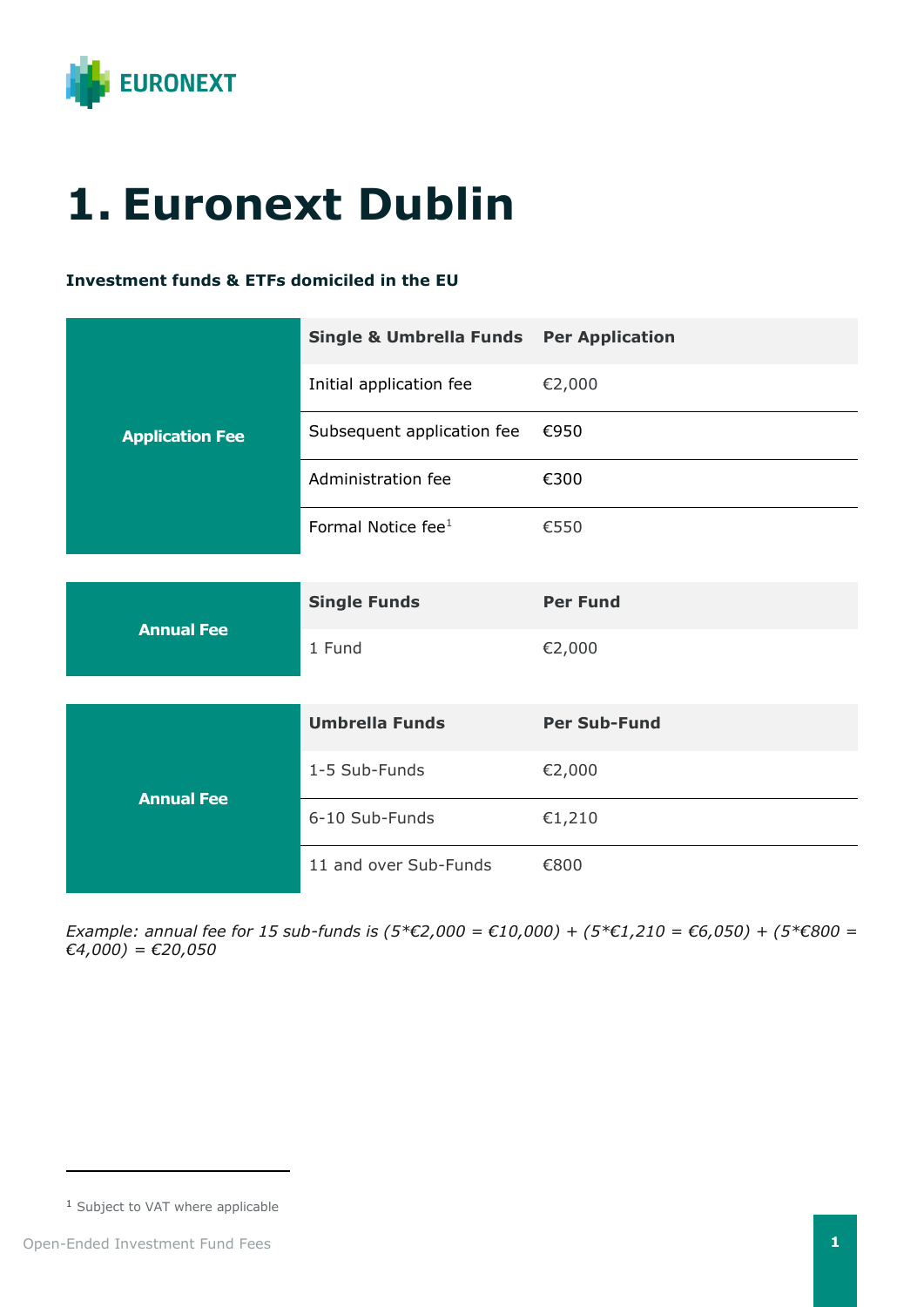

## **Investment funds & ETFs domiciled outside of the EU**

| <b>Application Fee</b> | <b>Single &amp; Umbrella Funds</b> | <b>Per Application</b> |
|------------------------|------------------------------------|------------------------|
|                        | Initial application fee            | €2,000                 |
|                        | Subsequent application fee         | €950                   |
|                        | Administration fee                 | €300                   |
|                        | Formal Notice fee <sup>2</sup>     | €550                   |
|                        |                                    |                        |
| <b>Annual Fee</b>      | <b>Single Funds</b>                | <b>Per Fund</b>        |
|                        | 1 Fund                             | €2,180                 |
|                        |                                    |                        |
| <b>Annual Fee</b>      | <b>Umbrella Funds</b>              | <b>Per Sub-Fund</b>    |
|                        | 1-5 Sub-Funds                      | €2,180                 |
|                        | 6-10 Sub-Funds                     | €1,320                 |
|                        | 11 and over Sub-Funds              | €880                   |

<sup>2</sup> Subject to VAT where applicable